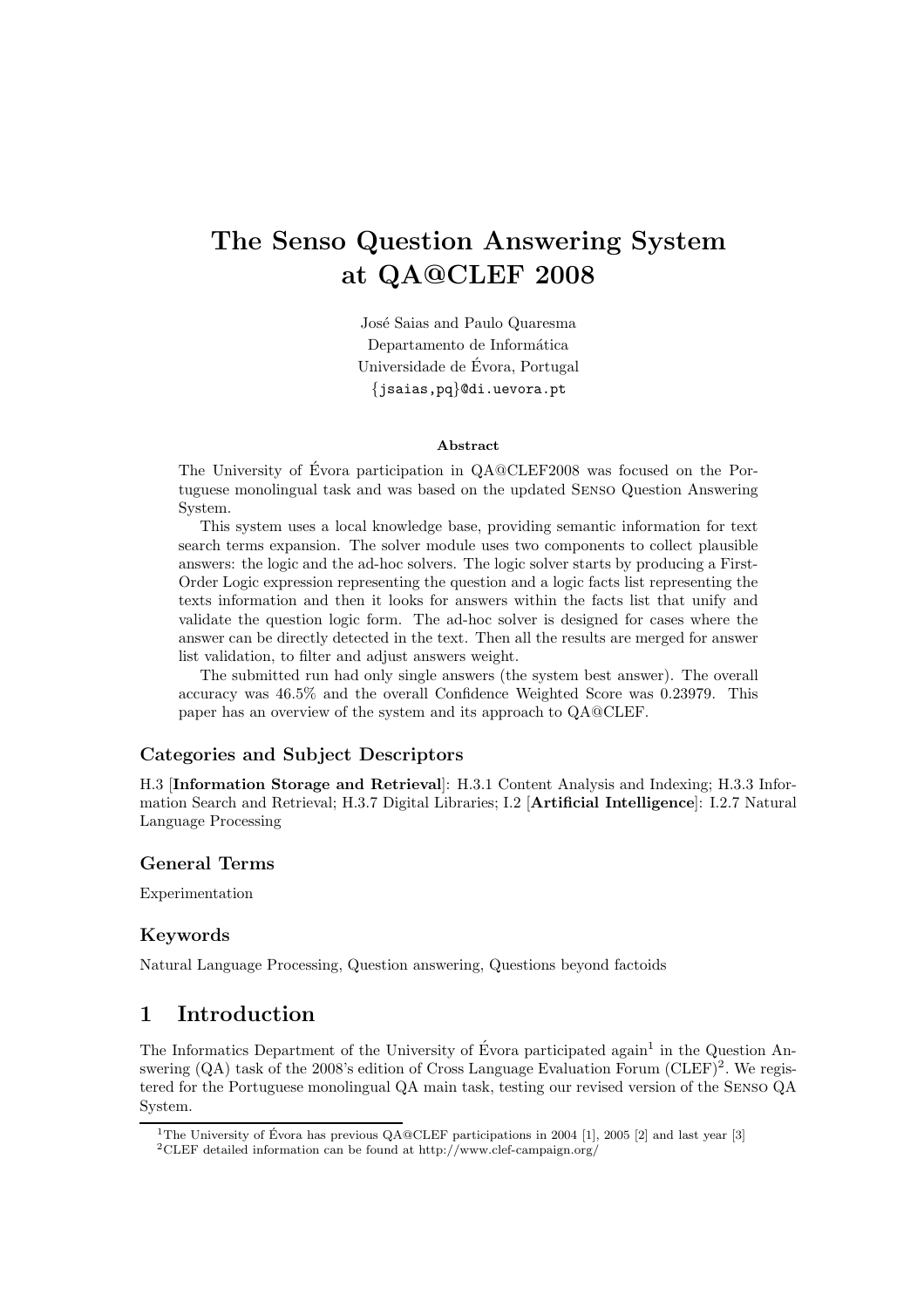The system mantains the usage of a common sense knowledge base to assist on sentence analysis and text retrieval. The participation on QA@CLEF-2007 [3] gave some clues about improvements that could be done to reduce the errors. The text retrieval query generation process was updated to improve the candidate document selection. The solver module keeps the two components (logic and ad-hoc) that search in parallel for candidate answers, however there is a new component for answer validation. The question type is taken into account and a Web search might be performed to evaluate each answer and adjust its weight to a more reliable value.

The next section explains the system architecture. The followed methodology is described with examples in section 3. The evaluation of the obtained results is presented in section 4. Finally, some conclusions and future work are pointed out in section 5.

# 2 System Architecture

The main components are the same that were present in 2007. The updates occured only inside some modules. Figure 1 illustrates the system major modules: Libs, Query, Solver, Local KB and Web Interface.



Figure 1: QA System Architecture

The Query Module.performs the question analysis and selects a set of relevant documents for each question, as explained in section 3. The query group identifier determines if a query will be associated with the first from that group, to work with the same topic.

The Libs Module manages the text collections: news documents from Público and Folha de São Paulo from years 1994 and 1995, plus the Wikipedia documents. These collections are seen as libraries that contain the information needed for question answering. All texts are indexed with Lucene<sup>3</sup>, a full-featured text search engine, with a SENSO personalized stemmer for Portuguese.

The Local KB module has a starting knowledge base, containing common sense facts about places, entities and events. The information is available to a logic tool with some inference capabilities, that helps the automatic capture of sentence meaning.

Most of the changes happened in the *Solver Module*. It performs a search for plausible answers using two parallel approaches:

- *logic solver*: a logic-programming based tool that looks for answers to a question, being aware of the semantic expressed in Local KB
- ad-hoc solver: case-based answer detection for questions where the answer can be directly detected in the text

The results are merged, forming a global and weight sorted list of candidate answers. This list is then processed by the new component: the answer validator. Some answer values are refused if they are not in accordance with the question type. Besides filtering, each answer weight may suffer an adjustment to a more reliable value. The Web redundancy can be exploited as a method for answer validation in QA [6] [7]. The idea is to measure a statement popularity or acceptance with a Web search and take that into account for an answer accuracy validation.

<sup>3</sup>Apache Lucene is an open source project. http://lucene.apache.org/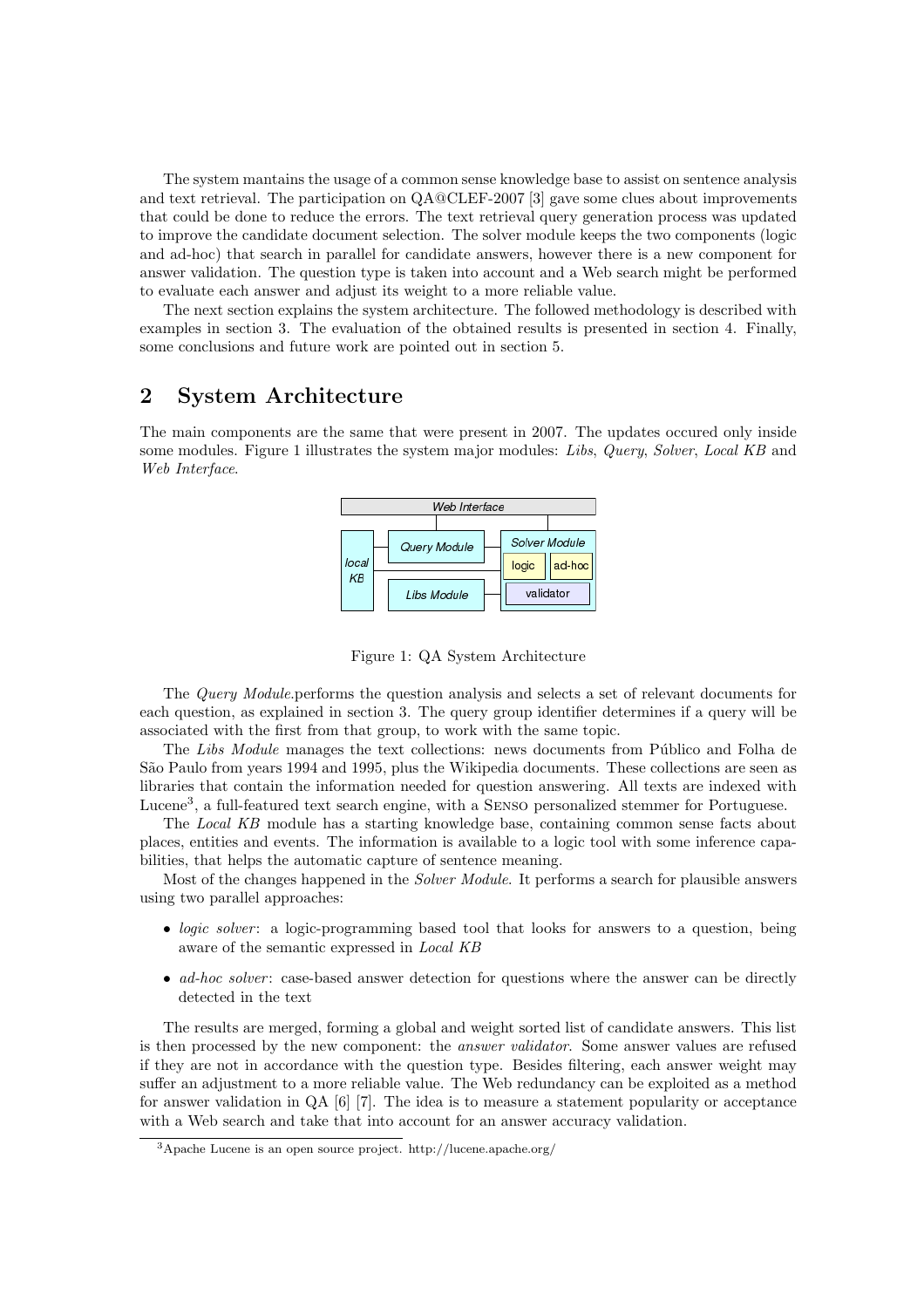The Web Interface layer allows an easier usage of the system. It is possible to consult text documents or check each intermediate step in the question analysis process and answer search. Next section explains the QA process.

# 3 Methodology

The Senso approach for QA was firstly inspired on the authors previous work [4] and [5]. Appart from the improved operations on text retrieval query formulation and web answer validation, the process is quite similar to last year.

#### 3.1 Import the Text Collections

The XML collection files were processed and split into single texts, along with their metadata. The Libs Module keeps all these individual documents, being aware of their collection temporal context. Because we needed to perform some text search operations, the collections were indexed.

Each text was processed with PALAVRAS<sup>[8]</sup>, a syntactical parser<sup>4</sup>. This tool is based on the Constraint Grammars formalism and gives a detailed text morpho-syntactical representation for later usage.

#### 3.2 Question Analysis

Each question is also processed with the syntactical parser Palavras and a semantic analyzer able to obtain a partial semantic representation. The technique used for this process is based on Discourse Representation Structures (DRS) [9]. We are only dealing with a restricted semantic analysis and we are not able to handle every aspect of the semantics. The DRS is a First-Order Logic expression which the logic resolution tool will try to understand. The partial semantic representation of a sentence is a DRS built with two lists, one with the rewritten sentence and the other with the sentence discourse referents.

Let us consider the following QA@CLEF question:

QUE:fcl

Que instrumento tocava Ringo Starr ? (What instrument did Ringo Starr play ?)

The morpho-syntactical representation for the question, in figure 2, shows the parser tags identifying the subject, the predicate and the interrogative form  $que$  (What). Figure 3 has the DRS for the same question, with the semantic representation used by the system for later logic inference process. The system will search for something that is an instrument. At this point,

| UUE:ICI                                                      |             |  |
|--------------------------------------------------------------|-------------|--|
| $= SUBJ: np$                                                 |             |  |
| ==>N:pron-det('que' <interr> M/F S)</interr>                 | Que         |  |
| ==H:n('instrumento' <tool> <tool-mus> M S)</tool-mus></tool> | instrumento |  |
| $= P : v-fin('tocar' IMPF 1/3S IND)$                         | tocava      |  |
| $=$ ACC:prop('Ringo_Starr' <hum> M S)</hum>                  | Ringo_Starr |  |
|                                                              | 7           |  |

|  | Figure 2: Syntactical Parser: sample output |  |  |  |
|--|---------------------------------------------|--|--|--|
|--|---------------------------------------------|--|--|--|

a preliminary document retrieval task is done with Lucene, in order to elect a set of potentially relevant documents for each question. If no candidate documents are found the system cannot find an answer and the result is NIL.

The Query Module creates the Lucene search query. This is done with the question text terms and, for some, with their related terms as expressed in Local KB. So, when we are looking for instrument it is important to get documents that include synonyms or specialization terms (as

<sup>4</sup>Tool developed by Eckhard Bick. VISL Project: http://visl.hum.sdu.dk/visl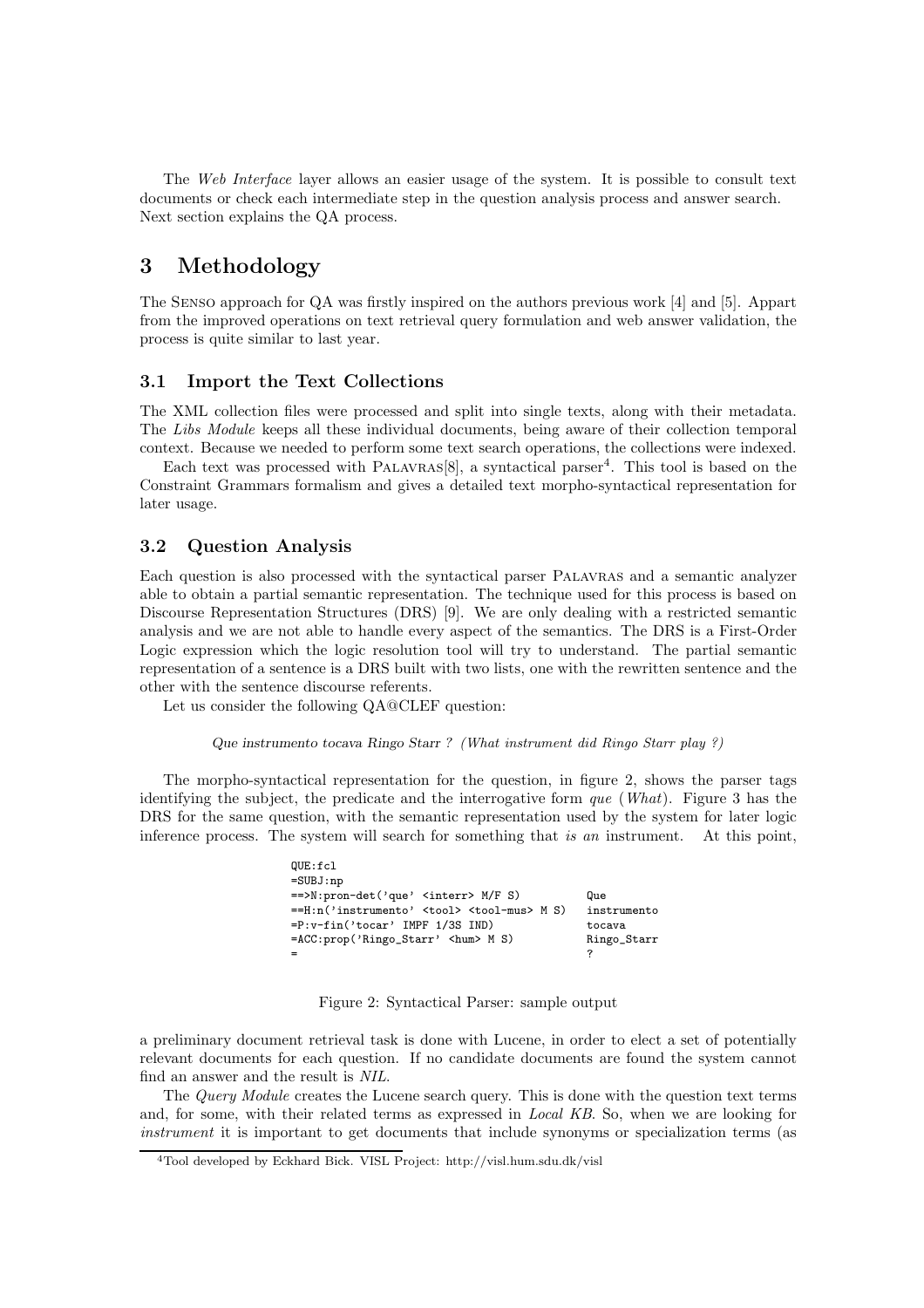```
query(clef08qa0045,
[ q(_220, 'que' , ['M/F', 'S', 'que' ],
      [\texttt{ modifier}(\texttt{nd}, \texttt{'instrumento'}, \texttt{['M'}, \texttt{'S'}, \texttt{'instrumento'}] )\texttt{ ] },name(_221, 'Ringo_Starr' , ['M', 'S', 'Ringo_Starr' ],
      [1].
   'tocar'(_220,_221,
      [ modif(verb,'tocar', ['IMPF','1/3S','IND'] ) ] ),
   [ 1  ] 1,[ ref(_220), ref(_221) ] ).
```
Figure 3: System's logic representation for 'What instrument did Ringo Starr play ?'

piano, drums and other), because those documents might be relevant as a possible answer source. When the question belongs to a cluster and it is not the first from that group, the query is fed with more terms in order to include the implicit topic. The system goes back to that cluster's first question and gets their search terms and answer into the Lucene query.

#### 3.3 Answer Engine

The Solver Module is responsible for finding a list of answers to a question, appreciate them and elect one as the best system answer. The list of candidate documents is processed in parallel by two different tools: the logic solver and the ad-hoc solver.

The semantic analyzer used before for the query will now create a DRS list for the selected texts. This list is a question dedicated Knowledge Base: the facts list. The logic solver is a logicprogramming based module that performs a pragmatic interpretation of the query DRS over the full system knowledge base (the *Local KB* and the facts list). It tries to find the best explanations for the question logic form to be true. The inference process is done with the Prolog resolution algorithm.

The *ad-hoc solver* is a case-based answer selector for questions where the answer can be directly detected in the text. It uses a text pattern and structure based approach, explored before in [10]. The algorithm has several rules about the sentence structure for question and text, for certain question types. If the question is 'What is  $X_i^{\rho}$ ' and a text contains 'X is a DEFINITION', then DEFINITION is a possible answer.

A concrete example for this situation is the question:

 $O$  que é uma cítara ? (What is a cítara ?)

There was a Wikipedia text stating:

A 'cítara' é um instrumento musical de várias cordas presas sobre um arco de madeira, com ou sem caixa de ressonância, que se tocavam com ambas as mãos.

This direct match gave one candidate answer, defining a citara as a musical instrument having strings attached to a wood arc.

Each candidate answer has a weight and a snippet: sentence or expression justifying the answer and its document identifier. The results are merged, forming a global and weight sorted list that is processed by the answer validator. This new component does an appreciation of each answer value. Some might be refused if they are not in accordance with the question type.

Based on the principle that the Web redundancy can be exploited as a method for answer validation in question answering [6] [7], the system does a quick Web search to measure the answer value popularity with respect to the question. As a consequence, each answer weight may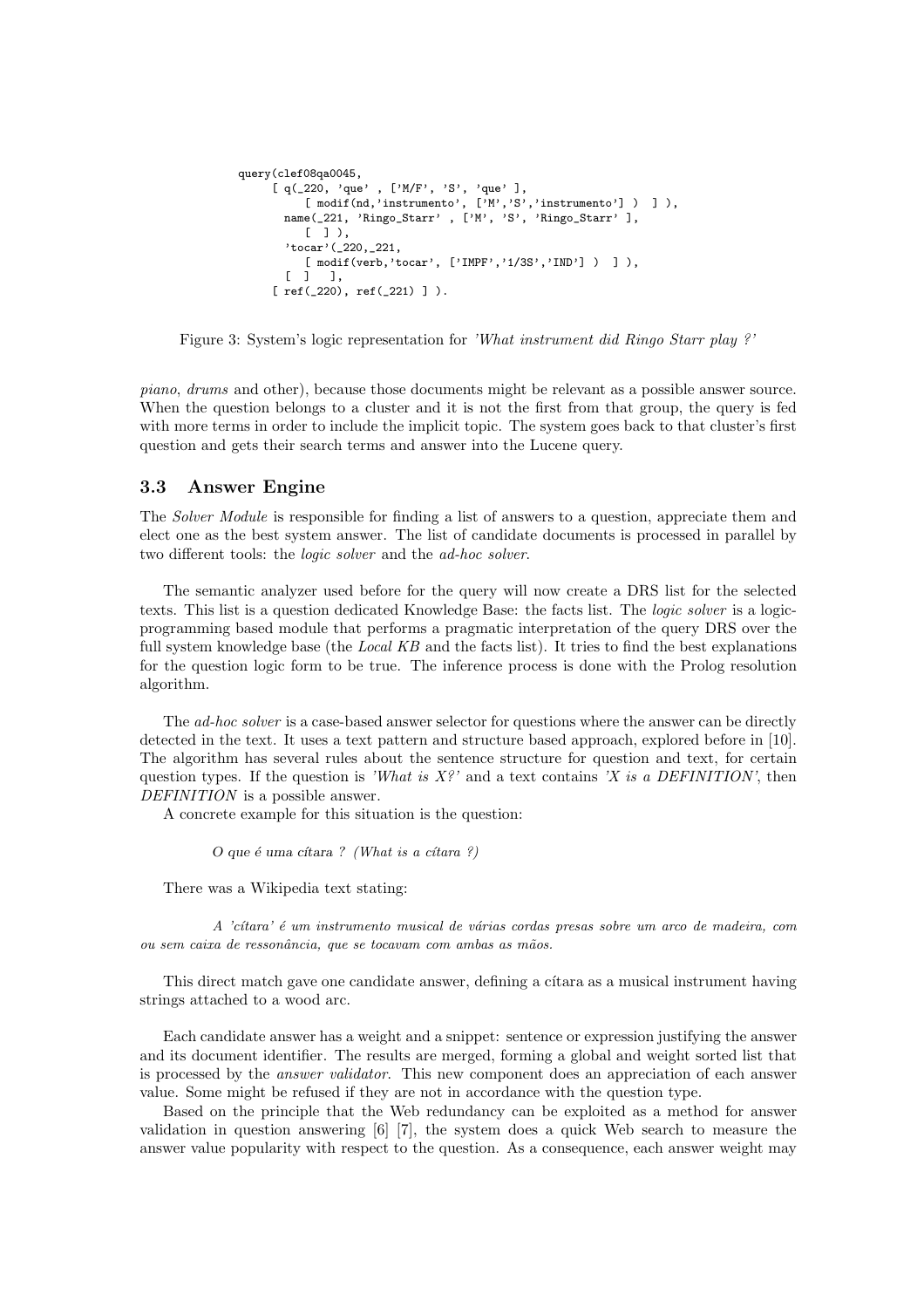suffer an adjustment to a more reliable value.

If there is no candidate answer the system returns NIL as result. When the system finds more than one answer for a question, then the QA@CLEF answer is the one with the highest weight.

### 4 Results

As before, the University of Évora's group  $QA@CLEF$  participation was focused on the monolingual Portuguese task. The set of 200 questions was processed by the Senso QA system and one run output was sent for evaluation. The system answers were classified as Right for 93 questions, which corresponds to an overall accuracy score of  $46.50\%$  (4.5% more than obtained last year).

The system returned only 21 NIL answers, significantly less when comparing to 2007. Despite this appears to be a better value, the accuracy for the NIL question type went down from 10.81% to 9.52%. In the Factoids category the system had an accuracy of 40.74%, quite similar to last year. The best relative accuracy result was again on the Definition question type with 85.71%, which represents an improvement since 2007.<br>Table 1 shows the system detailed results.

| Table 1 shows the system detailed results, specifying the accuracy values per question type. |  |
|----------------------------------------------------------------------------------------------|--|
|----------------------------------------------------------------------------------------------|--|

| Question Type         | #           | Right | Wrong | Unsupported | Inexact | Accuracy |
|-----------------------|-------------|-------|-------|-------------|---------|----------|
| Nil                   | 21 returned | 2     | 19    |             |         | $9.52\%$ |
| Temporally Restricted | 16          |       | 12    |             |         | 25.00%   |
| Definition            | 28          | 24    |       |             |         | 85.71%   |
| Lists                 | 10          |       |       |             |         | 30.00%   |
| Factoids              | 162         | 66    | 87    |             |         | 40.74%   |
| All Questions         | 200         | 93    | 94    |             |         | 46.50%   |

Table 1: University of Évora's results in QA@CLEF2008

The overall Confidence Weighted Score over all assessed questions is  $47.959/200 = 0.23979$ . The overall accuracy is slightly better than the obtained last year. The next section has some conclusions about this participation.

### 5 Discussion

The University of Évora's participation on QA@CLEF 2008 was based on their SENSO Question Answering System. Being the second time this QA system is used, the results are in line with the expected: close to or a little better than last year.

The document retrieval process was updated. One of the changes was in the Portuguese stemmer used in the Lucene indexing and search operations. This and the text search query generation process led to the identification of more candidate documents, decreasing the number of NIL answers.

The logic solver has a few problems with DRS generation, specially when analyzing morphosyntactical representation of non-trivial sentences. Other problems happen in the pragmatic interpretation of the DRS. Most of the answers found by the system are from the ad-hoc solver.

The answer validation process gave a relevant contribution to accuracy. The redundancy of Web information allows the usage of a search result as a clue for the validity of an answer.

The ad-hoc solver is a rule based answer generator. Some of those rules need an adjustment. Before applying our system to other source languages, there is some work to do in order to make the system components independent from the language. The rules in *ad-hoc solver* are language dependent. One possibility for a future participation is the submission of multiple answers per question. That can be accomplished with this system by selecting the  $N$  most weighted answers.